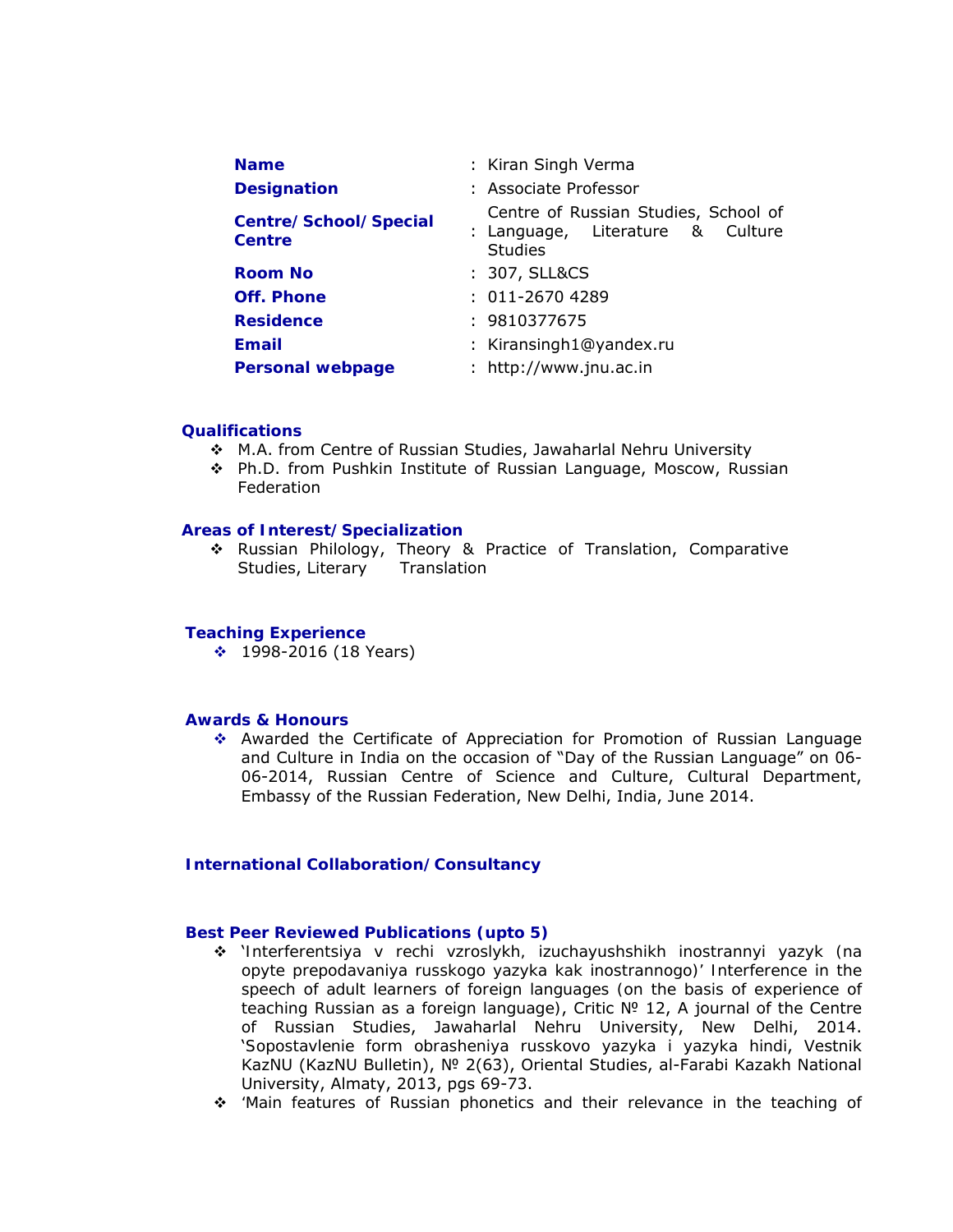*Russian in Indian context'*, Critic № 9, A journal of the Centre of Russian Studies, Jawaharlal Nehru University, New Delhi, 2013.

- '*Angrezi-Hindi kriyaon ke anuvad: kuch visheshtayein'*, Anuvad, Bharatiya Anuvad Parishad, July-September, 2011, pp. 32-36.
- *'Bezekvivalentnie formuli rechevovo etiketa russkovo yazyka i yazyka Hindi'*, Critic № 8, A journal of the Centre of Russian Studies, Jawaharlal Nehru University, New Delhi, 2010, pp. 18-22.

#### **Recent Peer Reviewed Journals/Books (upto 3)**

- *'Bukvy, zvuki, slogi: novy slovar' abbreviatur (Letters, Sounds and Syllables: A New Dictionary of Russian Abbreviations)'*, Granthlok, Delhi, 2007, 441 pp.
- *'Abbreviationary: (A Dictionary of Indian & International Abbreviations)'*, Granthlok, Delhi, 2006. 268 pp.
- *'Posobie po russkomu yazyku' (Russian Reader)*, S B Printers, ND, 2003, 200 pp.

### **Chapter contributed to Books**

#### **Translations**

- Translated sayings of M.V.Lomonosov, Published in the souvenir of the International seminar on 'Celebrating the Tercentenary of M.V. Lomonosov – In Search of the New Age Renaissance Man', Centre of Russian Studies, School of Language, Literature and Culture Studies, Jawaharlal Nehru University, New Delhi, India, November 14-16, 2011.
- Translated a poem on Chingiz Aitmatov by Victor Pavlov from Russian into English, Souvenir, International seminar on 'Celebrating the Tercentenary of Participation in an International Seminar Remebering 'Chingiz Aitmatov' on the theme Socialist Realism to Global Humanism organized by CRS, SLL&CS, JNU, N. Delhi, March, 2009.
- Translated a story "ZANUDA" by the contemporary Russian writer Victoria Samoilovna Tokareva from Russian into Hindi, published in the Book 'Vishva Sahitya: Chuninda Rachnayen', Prakashan Sansthan, New Delhi, 2007. pp. 173-186.
- Translated a story "AK-BOZAT" by Russian writer D. N. Mamin-Sibiryak from Russian into Hindi, published in the Book 'Pashu-prem ki kahaniyan', Sasta Sahitya Mandal, 2010. pp. 72-95.
- 'The identical twins', 'The spring water streams' published in the Souvenir of the International seminar on Fyodor I.Tyutchev's Bicentennial , 5-7 November 2003.

#### **Book-reviews:**

- Review of the book BHASHA: Swaroop aur Sanrachana by Hem Chandra Pande, published in BHASHA (Delhi), Varsh 47, Ank 2, November-December 2007, pp. 222-225.
- Book-review of 'Rusi-Hindi Laghu Shabdakosh by Hem Chandra Pande, Granthalok, Delhi, 2004, 215), *BHASHA,* 2005.
- Book-review of "slovar' sokrashchenii sovrimenovo russkovo yazyka (A dictionary of abbreviations of modern Russian) – G.N. Sklyarevskaya, EKSMO,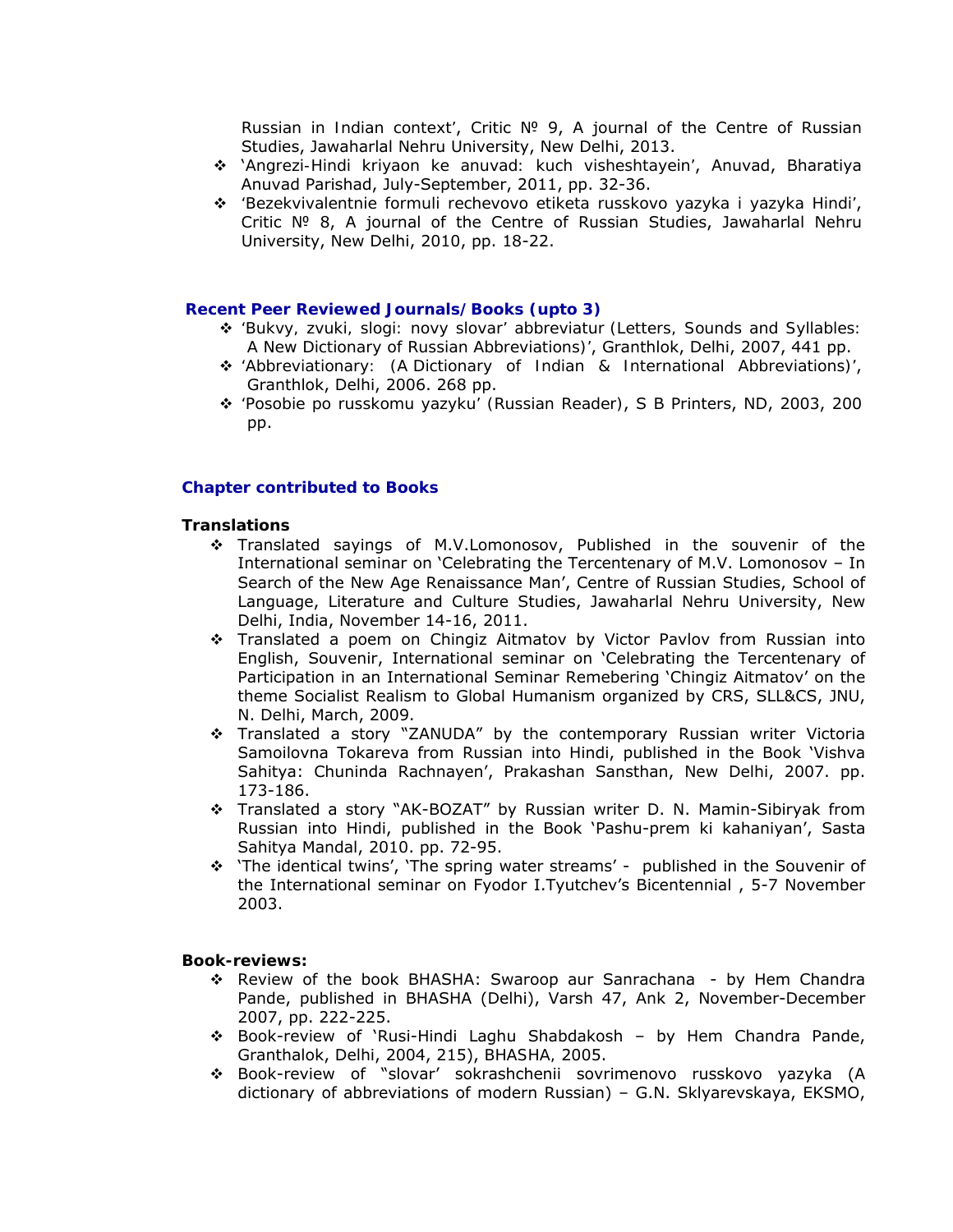Moscow, 2004, pp.445, JISTA, Volume 30, 2004, pp. 43-46.

 $\div$  Book-review of 'Consolidated Hindi – U.N. Languages Dictionary (Hindi – English, Arabic, Chinese, French, Russian, Spanish), Central Hindi Directorate, Ministry of Human Resource Development, Government of India, 2001, 506 pp., JISTA, Vol.27-28, 2001-2002, pp.35-38.

## **Any other information**

## **Other books:**

- Member of the Editorial Board, Journal 'CRITIC', Issue no. 12, Centre of Russian Studies, School of Language, Literature & Culture Studies, Jawaharlal Nehru University, New Delhi, 2014. (Two parts)
- Member of the Editorial Board, Journal 'CRITIC', Issue no. 11, Centre of Russian Studies, School of Language, Literature & Culture Studies, Jawaharlal Nehru University, New Delhi, 2013, 208 pp.

# **Other publications:**

- *'Translating Tyutchev's poems',* Proceedings of International Seminar on F.I.Tyutchev, In The Soul's Twilight: Remembering F.I.Tyutchev, Ed. by Manu Mittal*,* ICCR, 2004, pp. 177-182.
- '*Translation of abbreviations: English-Russian and Russian-English'*, *JISTA,* Vol. 29, 2003, pp.11-17.
- *'K probleme abbreviatur v russkom i hindi yazykakh'* (Towards the problem of abbreviations in Russian and Hindi), Russkii yazyk: voprosy funktsionirovaniyai i metodiki prepodavaniya*,* Sbornik statei, Vypusk I, Moscow, 1995, pp. 133- 139.
- *'Angliiskie abbreviatury v russkom yazyke i yazyke hindi'* (English abbreviations in Russian and Hindi), Problemy sovremennovo yazykoznaniya i izucheniya literatury*,* Peoples' Friendship University of Russia, Moscow, 1993, pp.72-78.
- '*K probleme slozhnykh slov russkovo yazyka i yzyka hindi* (Towards the problem of compound words in Russian and Hindi), Aktual'nie problemy yazykoznanya i zhurnalistiki, Peoples' Friendship University of Russia, Moscow, 1992, pp. 339-345.
- *'Sravnitel'noe izuchenie slozhnykh slov v russkom, angliiskom i hindi yazykakh'* (Comparative study of compound words in Russian, Hindi and English), Nauchno-metodicheskaya konferentsiya prepodavatelei inostrannykh yazykov, Ulan-Bator, Mongolia, 1992, pp. 62-65.

## **Other recent publications:**

- Translated a story 'Zherenium ka Phool' by the contemporary Russian writer Victoria Tokareva from Russian into Hindi, published in the magazine Outlook, 1-15 January, 2015, pgs 90-93.
- '*Madhy Asia mein urja evam suraksha ki talash*', Outlook, 16-31 July, 2015, pp 44.
- '*Dakshes yatra se sauhard ka sandesh,* http://www.outlookhindi.com/international/saarc-yatra-of-forgin-minister-642, March 2015.
- '*Ek naye rishte ki aas*', Outlook, 25-31 January, 2015, pp 43.

# **Forthcoming:**